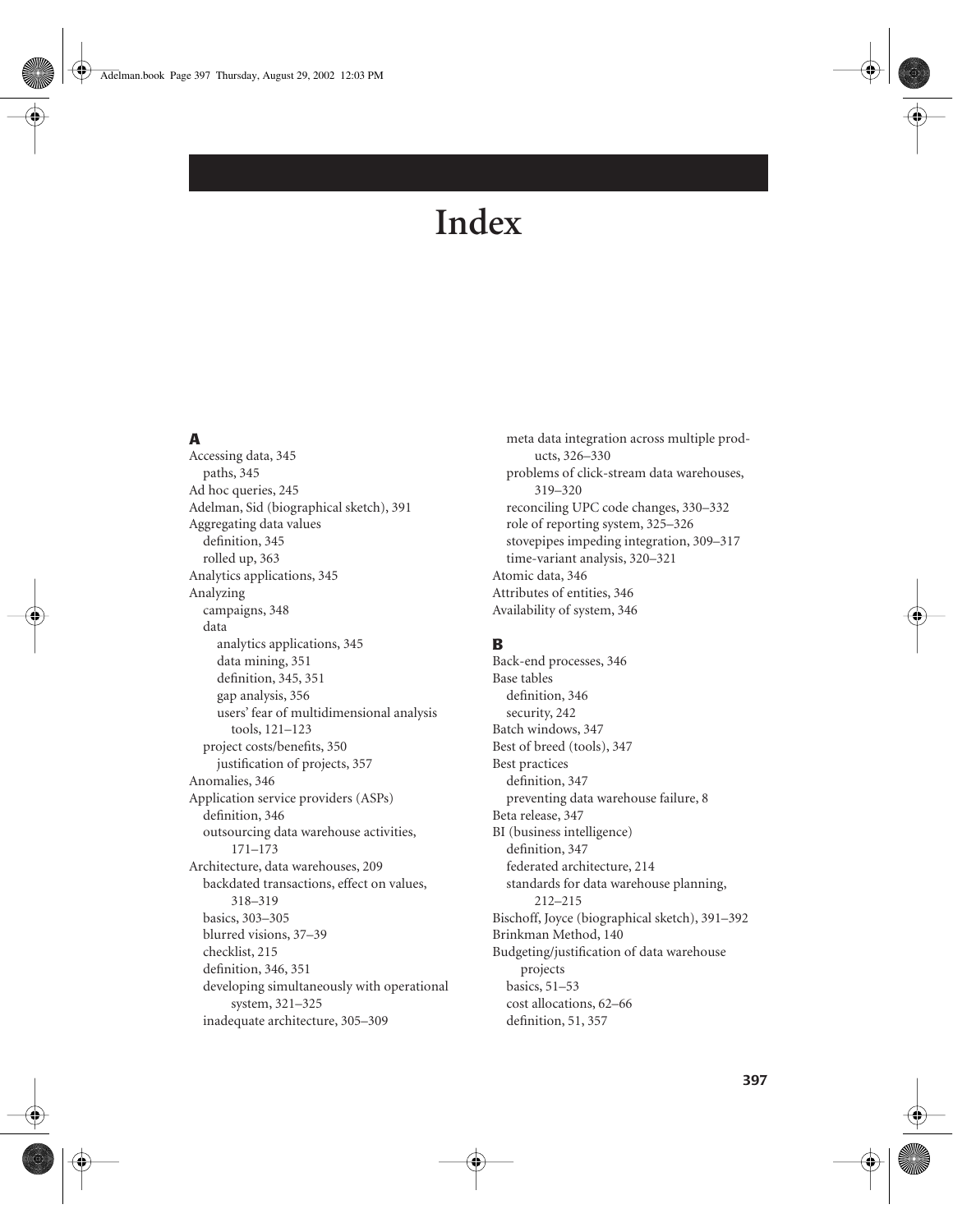Budgeting/justification of data warehouse projects *continued* historical data, 66–69 identifying infrastructure benefits, 57–59 need by retailers, 59–62 prototype money unavailable, 69–73 substantiation of estimates required, 172–180 Business intelligence (BI) definition, 347 federated architecture, 214 standards for data warehouse planning, 212–215 Business lines definition, 357 effectiveness of building data warehouses, 88–93 Business process engineering, 347 Business rules data warehouse design, 32 definition, 348 Business sponsors definition, 348 prioritizing data for data warehouses, 112–116 real-time data warehouse updates, 289–292 Business timestamps, 348 Business users. *See* Users, data warehouses

### **C**

Caching reports, 348 Campaign analysis, 348 Capability Maturity Model (CMM) chain of command for data warehouse team reporting, 81 definition, 348 recognition of data quality value, 265 CASE Data Interchange Format (CDIF) definition, 348 integrating meta data across multiple products, 328 CASE tools, 349 CDIF. *See* CASE Data Interchange Format (CDIF) CEO (chief executive officer) chain of command for reporting, 79, 80 data warehouses role in building, 10 role in data sharing, 19, 21, 22 role in encouraging data, 19 definition, 349

Certified Information Systems Security Professional (CISSP) certification, 247 CFO (chief financial officer) chain of command for reporting, 79 data warehouses needs of retailers, 59–62 project cost justification, 51 role in data sharing, 22 definition, 349 Champions, 349 Channels, products, 349 Charge backs definition, 349 importance, 64 Check totals, 349 CIF (corporate information factory), 350 CIO (chief information officer) chain of command for reporting, 78–79, 81 data warehouses decisions required when consultants are running show, 153–157 decisions required when consultants offer to solve problems, 150–153 ensuring success, 9, 10 needs of retailers, 59–62 role in data sharing, 20–22 undermining success, 14–16 definition, 349 CKO (chief knowledge officer) chain of command for reporting, 80 definition, 349 Classes (objects), 349, 359 instances, 356 Click streams, 349 problems of click-stream data warehouses, 319–320 CMM (Capability Maturity Model) chain of command for data warehouse team reporting, 81 definition, 348 recognition of data quality value, 265 Communication Profile (DISC), 140 Computer Aided Software Engineering. *See* CASE Conformed dimensions, 349 Consultants and contractors challenges in training team members, 161–165 definition, 349, 350

effective use, 165–171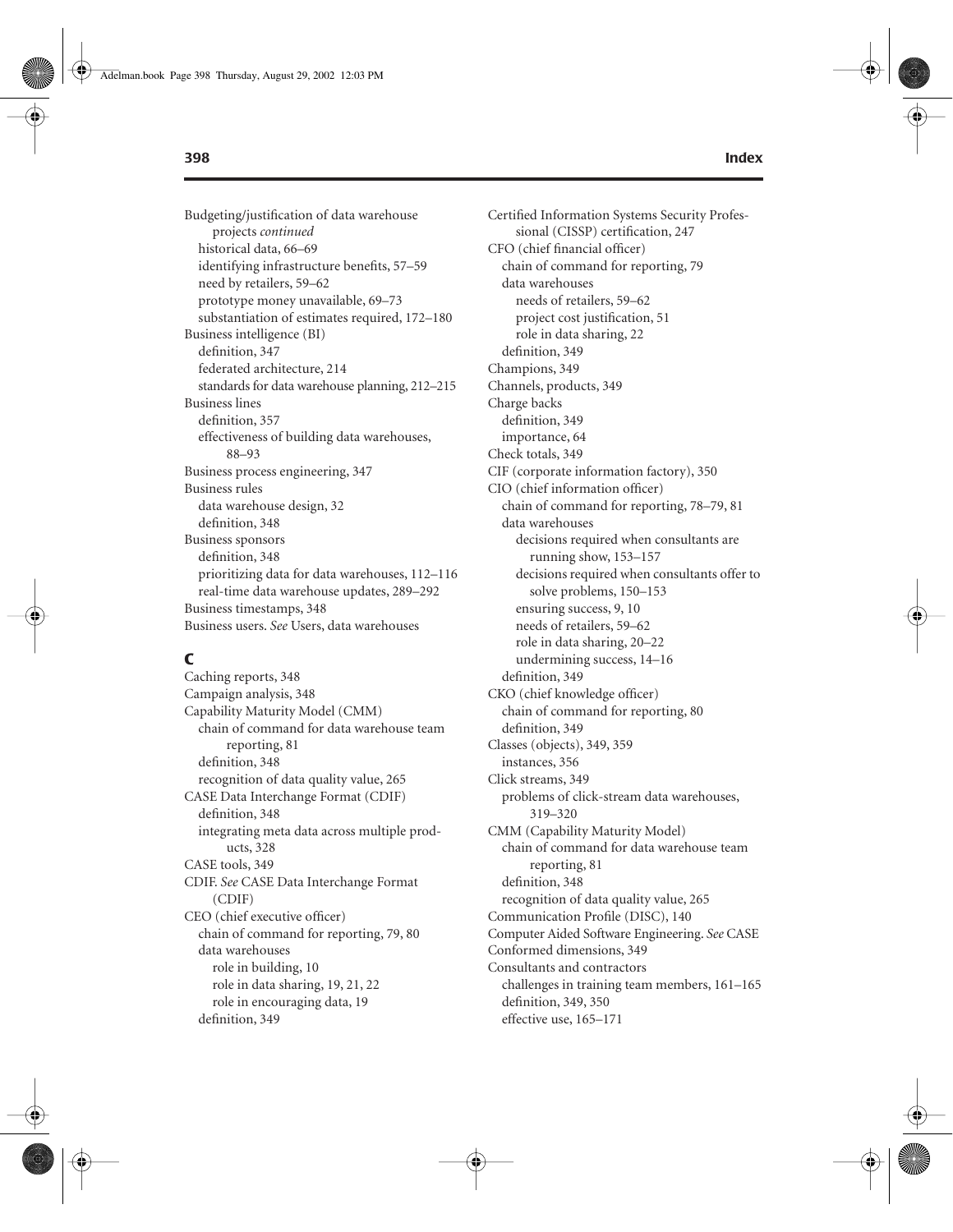infringing on team responsibilities, 153–157 lack of warehouse support by business, 116–119 leaving poor data warehouse behind, 157–161 offering to revamp outdated data warehouse, 150–153 Control totals, 350 COO (chief operating officer) chain of command for reporting, 79 data warehouses role in data sharing, 22 definition, 350 Corporate information factory (CIF), 350 Cost/benefit analysis definition, 350 justification of projects, 51, 357 CREATE TABLE command, 345 Critical success factors, 350 CRM (customer relationship management) definition, 350 designing click-stream data warehouse, 319–320 outsourcing data warehouse activities, 172–173 Cross-organizational, 350 Cross-selling, 350 CTO (chief technology officer) data warehouse and operational systems integration, 287–289 data warehouse needs, 61 definition, 350 Customer relationship management (CRM) definition, 350 designing click-stream data warehouse, 319–320 outsourcing data warehouse activities, 172–173 Customer segmentation, 350 "Cybersecurity Today and Tomorrow: Pay Now or Pay Later," 247

# **D**

Data. *See* Atomic data; Historical data; Meta data; Real-time data Data access, 345 access paths, 345 Data administrators (DAs), 351 Data analysis analytics applications, 345 data mining, 351 definition, 345, 351

Data definition language (DDL) challenges of changes operational system, 30 source systems, 33 definition, 351 Data derivations, 353 Data dimensions, 353 Data integration, 356 Data loading, 351 Data mapping, 351 Data marts architecture, 312 definition, 351 effectiveness of single department control, 88–93 Data mining data warehouses standards, 210–212 definition, 351 Data models logical, 357 subject oriented, 35 Data owners, 351 Data quality basics, 249–251 data-cleansing tools, 254 definition, 352 eliminating redundant data, 256–259 estimating dirty data, 259–263 ETL process partial failure, 269–272 obsession with quality by data warehouse architect, 266–269 sampling, 251–256 source data errors causing massive updates, 272–273 value not recognized by management, 263–266 Data stewardship, 352 Data warehouse projects 3 Ss (scope, staff, schedule), 187 budgeting and justification, 357 basics, 51–53 cost allocations, 62–66 historical data, 66–69 identifying infrastructure benefits, 57–59 need by retailers, 59–62 prototype money unavailable, 69–73 substantiation of estimates, 177–180 user productivity justification not allowed, 53–57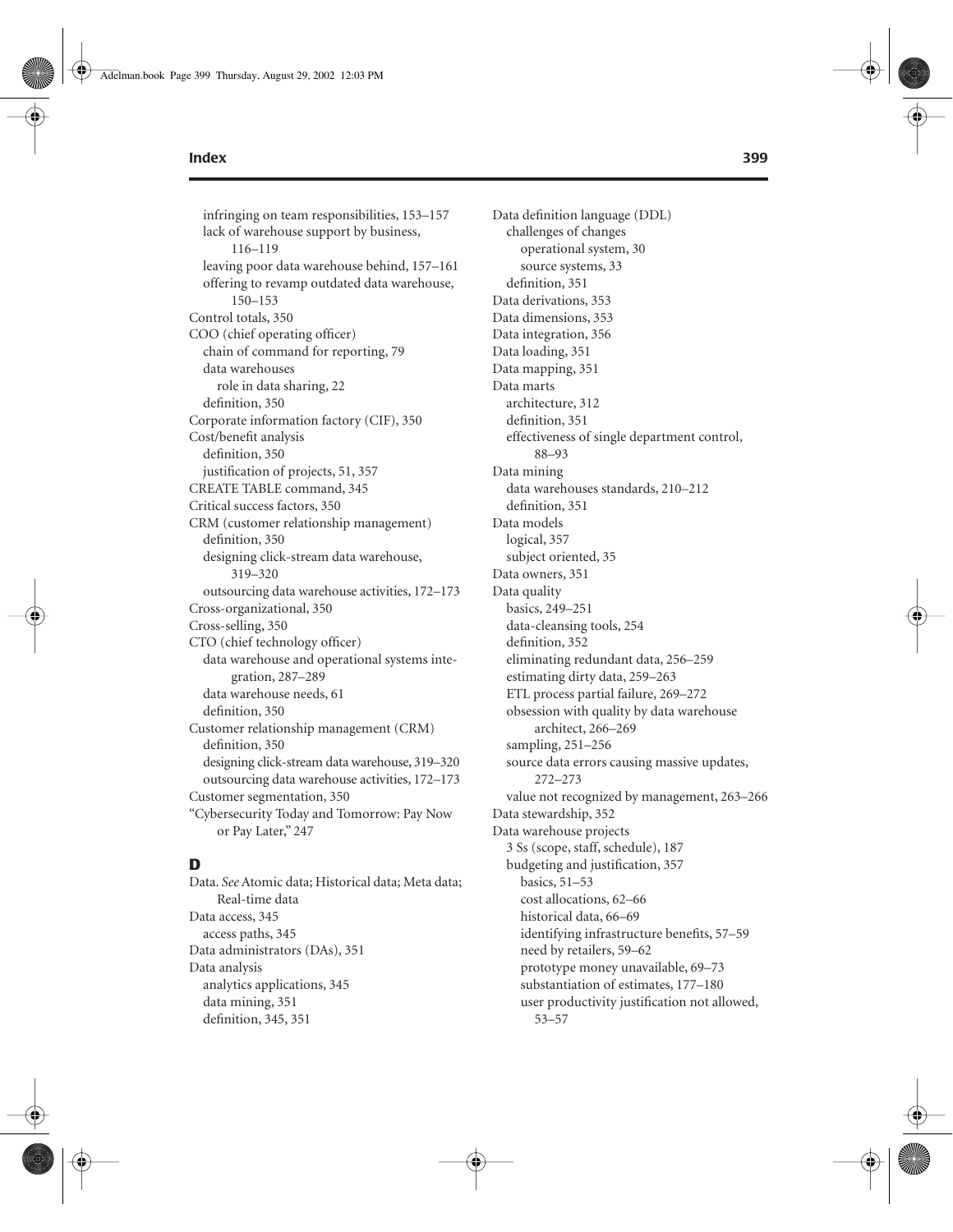Data warehouse projects *continued* business sponsor rotation, 85–88 deadlines definition, 352 unrealistic, 180–184 deliverables, 353 design reviews, 353 effectiveness of business lines building warehouses, 88–93 goals and objectives, 28–29 iterations, 357 iterative development, 357 lack of business support, 116–119 management offices, 361 milestones, 358 objectives, 359 PERT charts, 360 project and scope agreements, 176, 184–188, 361 project planning, 176 scheduling, 177 underestimating, 192–195 sign-off, 364 stakeholders, 365 team members, 77 chain of command for reporting, 78–81 consultants and contractors, 133–134 consultants and contractors, challenges in training team members, 161–165 consultants and contractors, effective use, 165–171 consultants and contractors, infringing on team responsibilities, 153–157 consultants and contractors, leaving poor data warehouse behind, 157–161 consultants and contractors, offering to revamp outdated data warehouse, 150–153 dishonesty by members in making progress reports, 147–150 dissension, caused by prima donnas, 144–146 dissension, caused by single member, 134–137 dysfunctional members, 137–141 FAQs (frequently asked questions), 76 goals, 132–133 help desk staffs, 76–77 incentives, 133 ineffectiveness of multiple DBAs assigned to project, 81–85

### issues, 131–132 lack of dedicated staff, 93–99 management wanting to outsource warehouse activities, 171–173 requirement of consensus by all members, 141–144 responsibilities, 175 unrealistic expectations by users, 188–192 variables, 28 blurred vision, 37–39 changing of operational systems, 29–32 changing of source systems, 32–37 management not recognizing success, 48–450 objectives improperly identified leaving no method for evaluation, 40–43 prototypes become production too early, 43–48 Data warehouses architecture, 209 backdated transactions, effect on values, 318–319 basics, 303–305 blurred visions, 37–39 checklist, 215 definition, 346, 351, 352 developing simultaneously with operational system, 321–325 inadequate architecture, 305–309 meta data integration across multiple products, 326–330 problems of click-stream data warehouses, 319–320 reconciling UPC code changes, 330–332 role of reporting system, 325–326 stovepipes impeding integration, 309–317 time-variant analysis, 320–321 business sponsors, 348 rotating sponsors for warehousing projects, 85–88 champions, 349 consultants, 349 data loading, 351 data staging, 352

executive sponsors, 75–76 integrating with operational data/data sources avoiding building of stovepipe systems, 292–296

definition, 352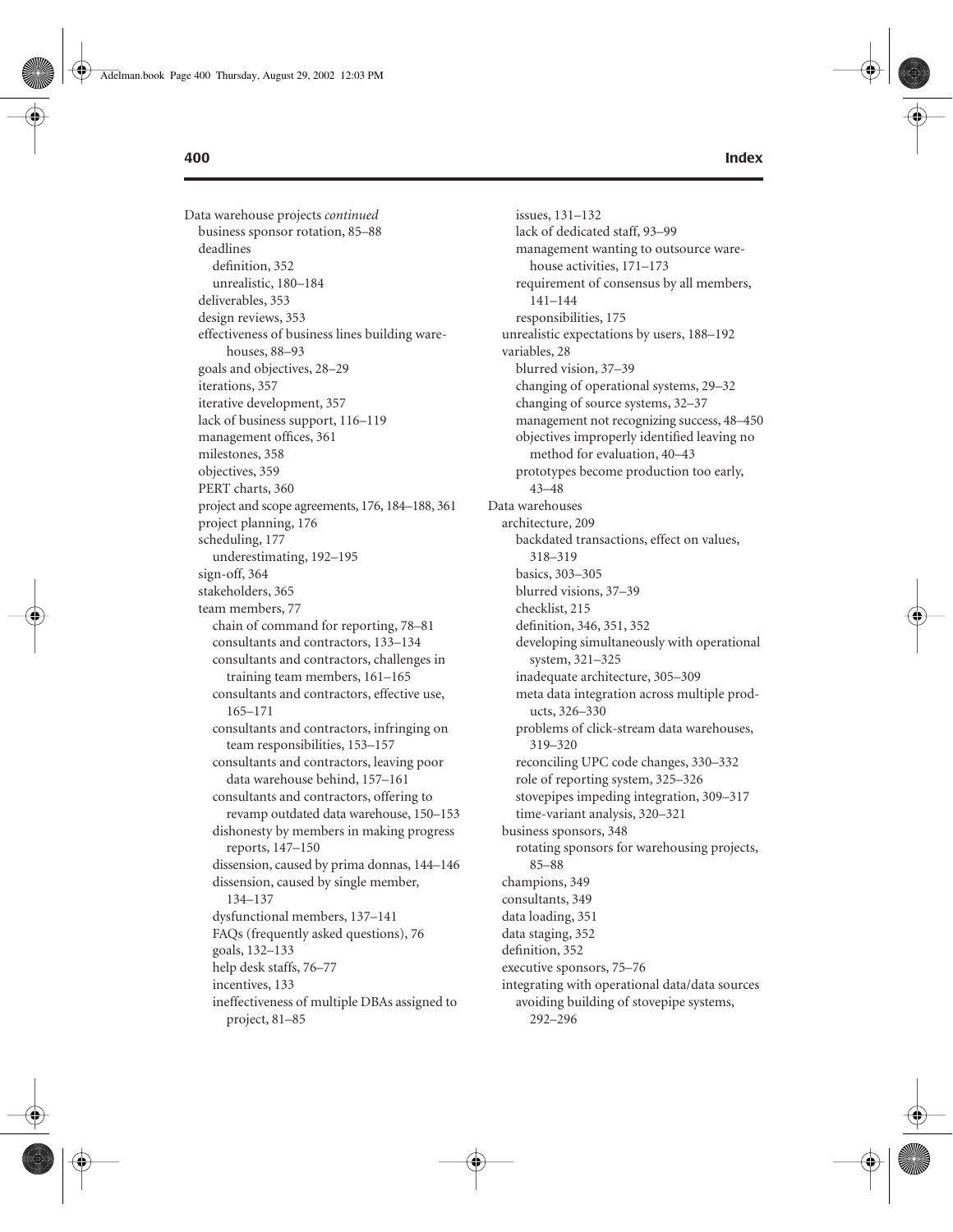business sponsor wants real-time updates, 289–292 centralization or decentralization, 287–289 delay by enterprise model development, 281–286 reports from warehouse and operational systems don't match, 297–299 responsibility for fixing inadequate operational systems, 299–301 from separate management systems, 276–281 organization's lack of readiness, 104–108 performance basics, 333–334 fact table loading, 340–343 software not performing properly, 334–335 warehouse growth exceeds source data growth, 336–340 security basics, 239–240 designating responsible person, 243–245 information resources, 245–247 security plan, implementing, 245–247 security plan, lack of, 241–243 standards basics, 199–200 business intelligence environment planning, 212–215 companies with no previous methodology experience, 200–202 data mining, 210–212 DBAs wanting OLTP rather than OLAP design, 203–205 employees misusing data warehouse terminology, 206–210 tie and foot validation, 366 tools based on OO (object-oriented) environment, 223–225 basics, 217–218 performance criteria, 228–231 rejected vendors not taking no for answer, 233–235 RFPs (requests for proposals), 218–220 selection by IT rather than committee, 225–228 selection influenced unduly by vendors, 231–233

users dissatisfaction with tools, 220–223

vendors's acquiring company providing poor support, 235–237 VLDBs (very large databases), 218 virtual enterprise data warehouse, 367 visions/visionaries, 367 blurred vision, 37–39 Data warehouses and management best practices to prevent failure, 8 criteria for project success, 5 definition, 352, 361 dissension between management positions, 99–102 documentation of project's definition, scope and requirements, 13 inability to recruit employees, 102–104 ineffectiveness of multiple DBAs assigned to warehousing project, 81–85 IT role failure in its responsibilities, 9–11 lack of understanding of projects, 3–4 undermining project success, 14–16 lack of understanding of projects/details, 3–4, 22–26 management's constant change, 11–14 organization's lack of readiness for project, 104–108 QA expectations, unrealistic for pilot, 16–19 reluctance to accept warehouses fear of sharing data, 4, 19–22 previous failures, 5–9 Database administrators (DBAs) chain of command for reporting, 77 definition, 352 ineffectiveness of multiple DBAs assigned to warehousing project, 81–85 Database design schemas. *See* Physical data model Database management systems (DBMSs), 352 Databases multidimensional, 358 very large databases, 367 DBAs (database administrators) chain of command for reporting, 77 ineffectiveness of multiple DBAs assigned to warehousing project, 81–85 using OLTP instead of OLAP for data warehouses, 202–205

DBMSs (database management systems), 352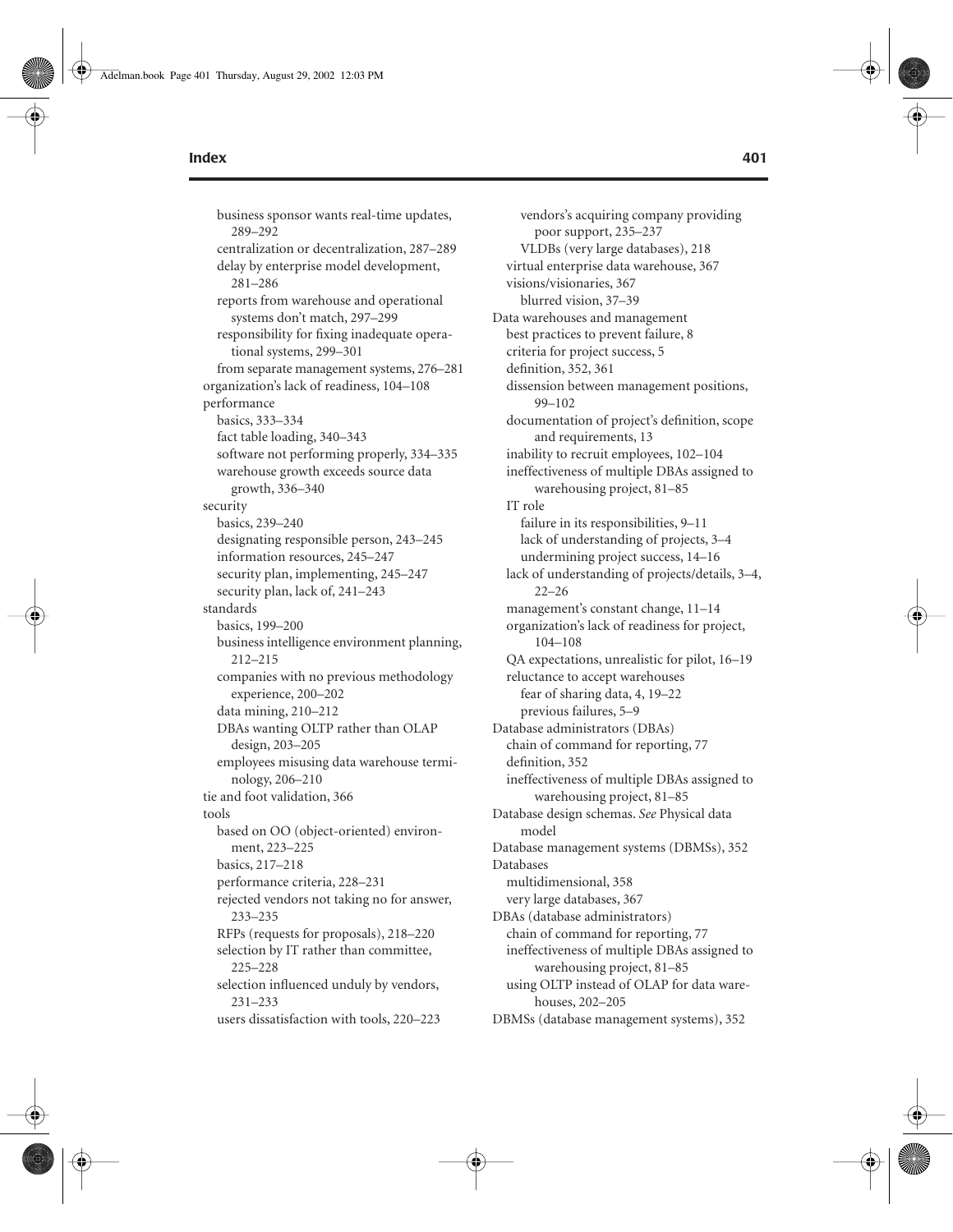DDL (data definition language) challenges of changes operational system, 30 source system, 33 definition, 351 Deadlines definition, 352 unrealistic, 180–184 Decision support systems (DSSs), 353, 354 Deliverables, projects, 353 Delta, 353 Demos, 353 Denormalization of data, 353 Departmental systems, 353 Derivations, data, 353 Derived data, 353 Design reviews, projects, 353 Dimensional hierarchy, 354 Dimensions, 353 Direct access storage device (DASD), 354 Dirty data, 249 estimating, 259–263 DISC (Communication Profile), 140 Domains, 354 Dotted-line (responsibility), 354 DSADs (direct access storage devices), 354 DSSs (decision support systems), 353, 354 Dyché, Jill (biographical sketch), 392

# **E**

EAI (enterprise application integration) data warehouse and operational systems integration, 290 definition, 354 EISs (executive information systems), 355 Encryption of sensitive material, 241 Enterprise application integration (EAI), 354 data warehouse and operational systems integration, 290 Enterprise data warehouses, 354 blurred visions, 37–39 Enterprise resource modeling data warehouse and operational system integration, 281–286 definition, 354 Enterprise resource planning (ERP), 354 Enterprise systems, 355 subject areas, 365

Entities, 355 attributes, 346 Entity-Relationship modeling, 278–279 ER (entity relationship) modeling, 354 ERP (enterprise resource planning), 354 ETL (extract/transform/load) processes batch windows, 347 control totals, 350 data quality, partial failure, 269–272 data warehouse tools, 228–231 OO (object oriented) environment, 224 definition, 355 derived data, 353 operational system changes, 29–32 role of IT in building data warehouses, 9–11 role of team members in building data warehouses, 175 source systems, 364 staging areas, 365 Executive information systems (EISs), 355 Executive sponsors, 75–76 External data sources, ETL processes, 355 Extract/transform/load (ETL) processes batch windows, 347 control totals, 350 data quality, partial failure, 269–272 data warehouse tools, 228–231 OO (object oriented) environment, 224 definition, 355 derived data, 353 operational system changes, 29–32 role of IT in building data warehouses, 9–11 role of team members in building data warehouses, 175 source systems, 364 staging areas, 365

# **F**

Fact tables, 355 granularity, 356 performance of data warehouses, 340–343 star schemas, 365 FAQs (frequently asked questions) definition, 355 help desk staff, 76 Federated database systems data flow, 310 definition, 355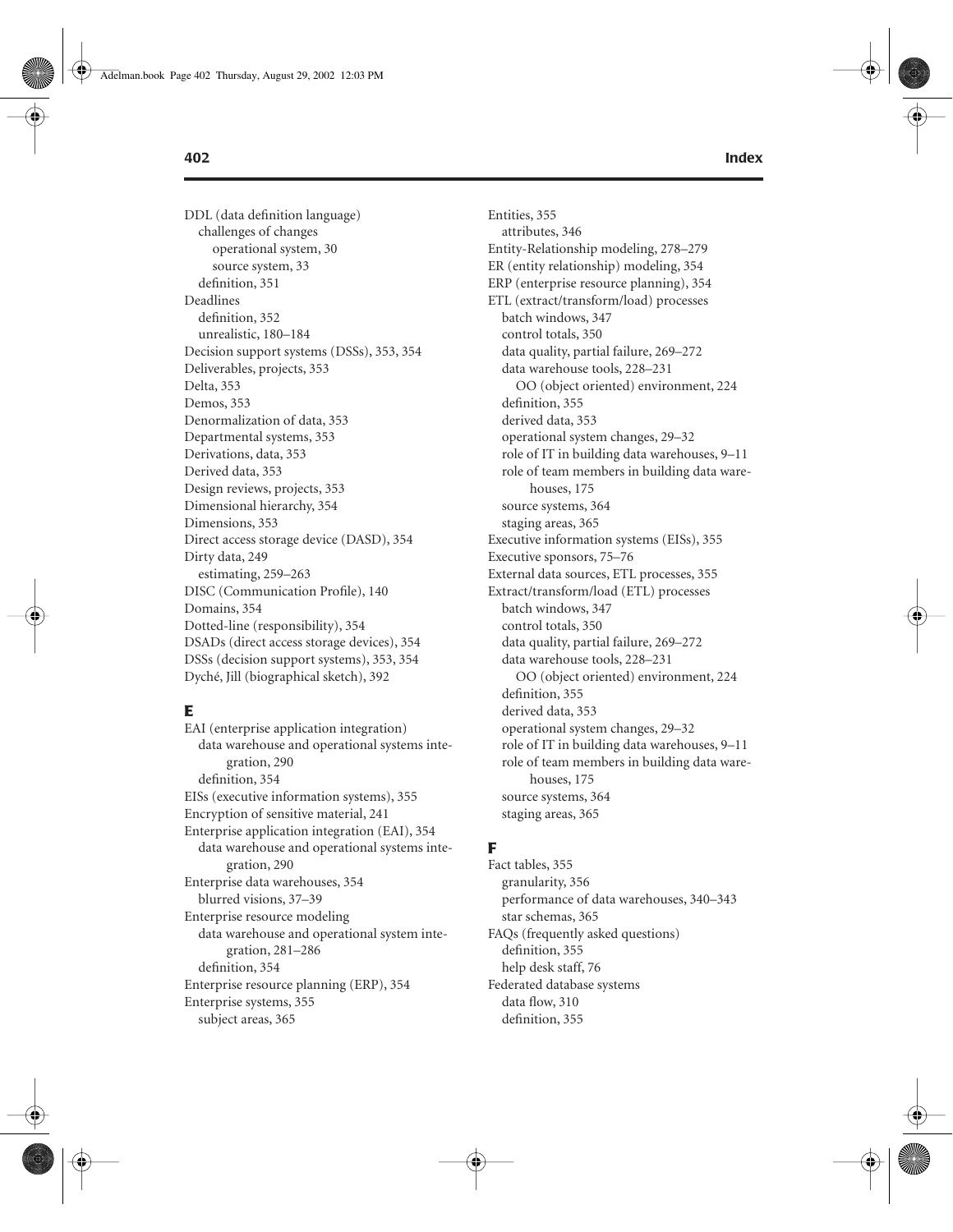File transfer programs (FTP), 355 Foreign keys, 355 referential integrity, 362 Frequently asked questions (FAQs) definition, 355 help desk staff, 76 Front-end processes, 356 FTP (file transfer programs), 355

### **G**

Gap analysis, 356 Global 2000, 356 Goals, data warehouse projects, 356 misunderstandings, 40–43 team members, 132–133 Granularity, fact tables, 356 Guidelines, 356

# **H**

Hackney, Douglas (biographical sketch), 392–393 Hard-dollar benefits, 356 Help desk staffs, 76–77 Hierarchy, dimensional, 354 Historical data data warehouses architecture, 304 justification, 66–69 definition, 356

### **I**

I/Os (inputs/outputs), 356 Information centers, 356 Information Systems Audit and Control Association Web site, 246 Information technology (IT) attitude required for project success, 3 data warehouses lack of responsiveness for resources and information, 9–11 definition, 356 undermining project success, 14–16 Infrastructure, 356 Initial public offerings, stock (IPOs), 356 Inputs/outputs (I/Os), 356 Instances, objects, 356 Integration of data, 356 IPOs (initial public offerings), 356 Islands of automation, 356

IT (information technology) data warehouses, 35 attitude required for project success, 3 lack of responsiveness for resources and information, 9–11 selection of tools, 225–228 definition, 356 undermining project success, 14–16 Iterations, projects, 357 Iterative development, 357 Ivoghli, Sean (biographical sketch), 393

# **J**

Joining tables, 357 Justification of data warehouse projects, 51, 357 basics, 51–53 cases where user productivity justification not allowed, 53–57 cost allocations, 62–66 historical data, 66–69 identifying infrastructure benefits, 57–59 need by retailers, 59–62 prototype money unavailable, 69–73 substantiation of estimates required, 172–180

# **K**

Kelley, Chuck (biographical sketch), 393–394 Knowledge transfers definition, 357 inability of consultants to transfer knowledge to team members, 161–165

### **L**

Legacy systems, 357 Libraries of queries and reports, 175, 357 Lines of business, 357 Logical data models, 357 Logical database design, 360

### **M**

Management and data warehouses best practices to prevent failure, 8 criteria for project success, 5 definition, 352, 361 dissension among management positions, 99–102 documentation of project's definition, scope and requirements, 13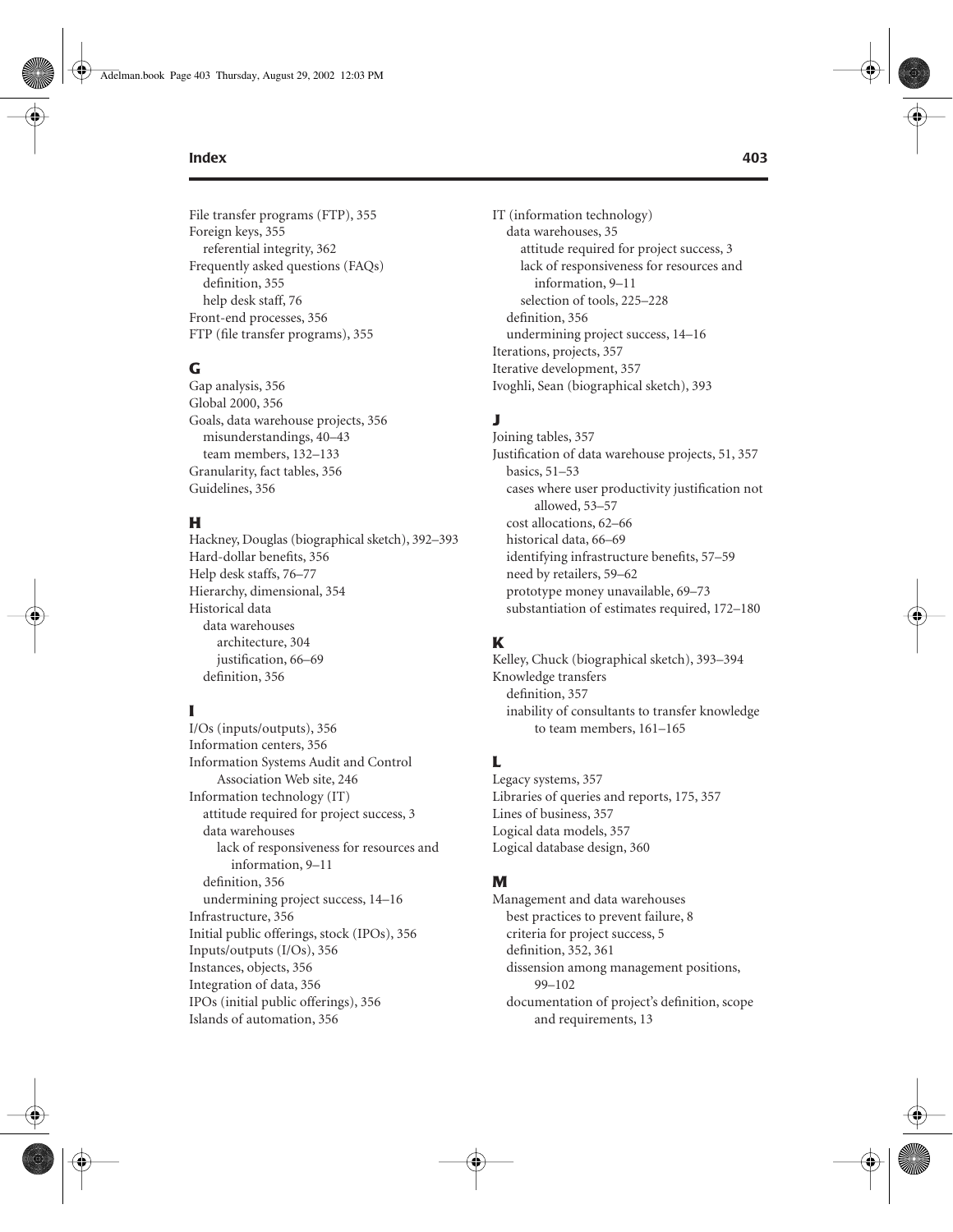Management and data warehouses *continued* inability to recruit employees, 102–104 IT role failure in its responsibilities, 9–11 lack of understanding of projects, 3–4 undermining project success, 14–16 lack of understanding of projects/details, 3–4, 22–26 management's constant change, 11–14 multiple DBAs assigned to projects, ineffectiveness, 81–85 organization's lack of readiness for project, 104–108 QA expectations, unrealistic for pilot, 16–19 reluctance to accept warehouses fear of sharing data, 4, 19–22 previous failures, 5–9 Mapping data, 351 Marco, David (biographical sketch), 394–395 Market penetration, 358 Massively parallel processing (MPP), 358 Matrix management, 358 MBTI (Myers-Briggs Type Indicator), 140 Measurements metrics, 358 success, 52 Mentors, 358 Meta data, 175, 199, 358 CASE Data Interchange Format (CDIF), 348 data warehouse architecture, 304 eliminating redundant data, 257, 258 integration across multiple products, 326–330 Meta Group Web site, 246 Methodologies, data warehouse standards, 200–201 definition, 358 Project Management Methodology (PMM), 202 Metrics, 358 Milestones, 358 MIS Training Institute, 246 Missions, 358 Moss, Larissa T. (biographical sketch), 395 MPP (massively parallel processing), 358 Multidimensional databases, 358 Myers-Briggs Type Indicator (MBTI), 140

#### **N**

Near-line storage, 358 Networking (people), 359

Networks of systems, 359 Normalization of data denormalization, 353 third normal form, 366

### **O**

Object-oriented (OO) environment, 359 data warehouses tools, 223–225 Objectives, data warehouse projects, 28, 359 misunderstandings, 40–43 Objects, classes, 349, 359 instances, 356 OCM (organizational change management) definition, 359–360 justification of projects, 56–57 outsourcing data warehouse activities, 173 ODSs (operational data stores), 359 data warehouse and operational systems integration, 291 OLAP (online analytical processing) definition, 359 OLTP standards inappropriate for data warehouses, 202–210 OLTP (online transaction processing), 359 operational system changes, 30 role with IT in building successful data warehouse reasons for lack of cooperation, 10 ways to solve problems, 11 standards inappropriate for data warehouses, 202–210 Online analytical processing (OLAP), 359 Online transaction processing (OLTP), 359 OO (object-oriented) environment, 359 data warehouses tools, 223–225 Operational data/data sources challenges to data warehouse projects source changes, 32–37 system changes after project's beginning, 29–32 definition, 359 ETL processes, 355 role in building successful data warehouses, 9 integrating with data warehouses avoiding building of stovepipe systems, 292–296 business sponsor wants real-time updates, 289–292 centralization or decentralization, 287–289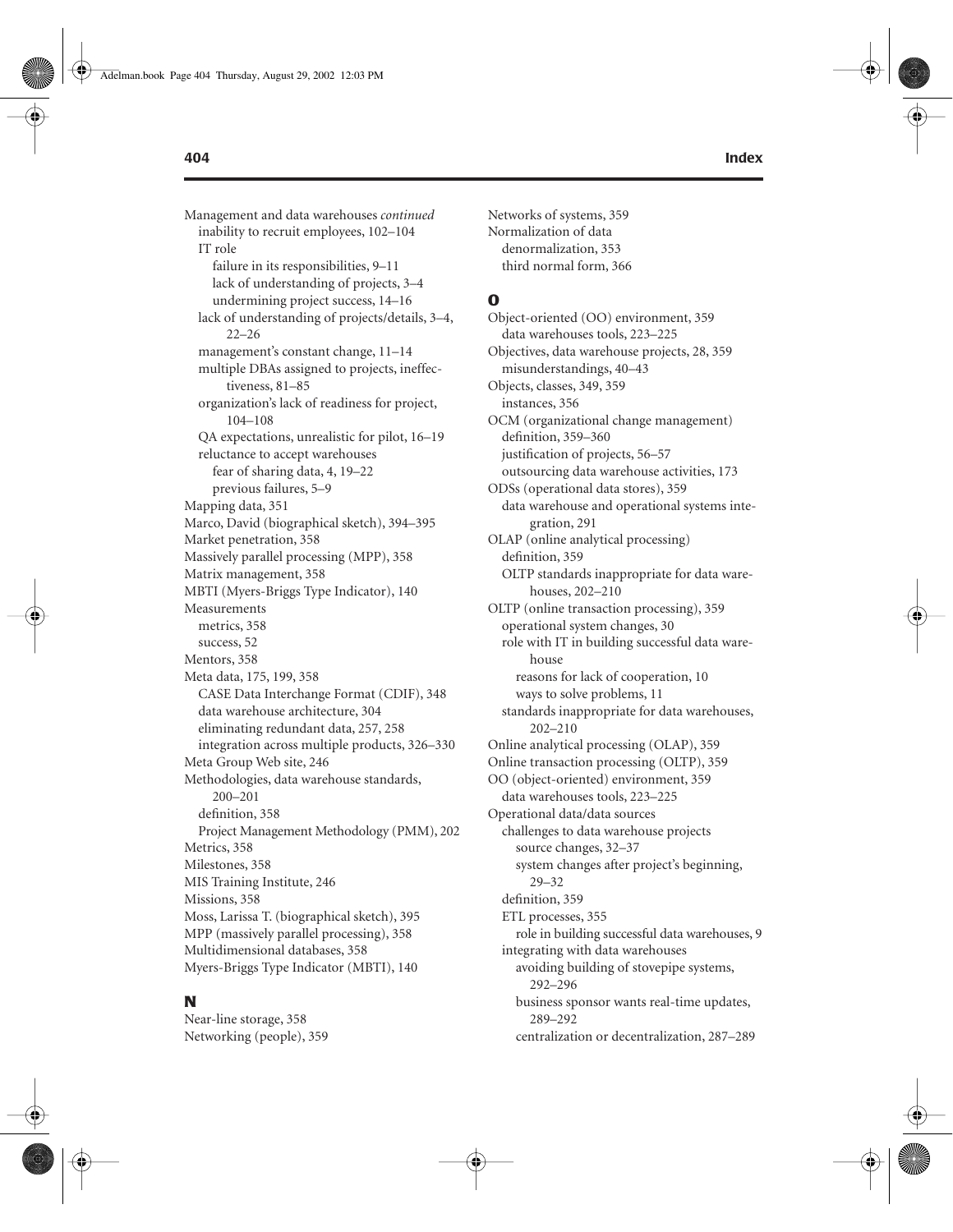data flow, 317 delay by enterprise model development, 281–286 reports from warehouse and operational systems don't match, 297–299 responsibility for fixing inadequate operational systems, 299–301 from separate management systems, 276–281 stovepipes impeding integration, 309–317 Operational data stores (ODSs), 209, 359 data warehouse and operational systems integration, 291 Organizational change management (OCM) definition, 359–360 justification of projects, 56–57 Outsourcing definition, 360 management wanting to outsource warehouse activities, 171–173 Ownership, data warehouses, 360 total cost, 367

# **P**

Pain, 360 Parallelism, 360 Partitioning tables, 360 Performance of data warehouses basics, 333–334 slow fact table loading, 340–343 software not performing properly, 334–335 warehouse growth exceeds source data growth, 336–340 Periodicity, 360 Persistent storage, base tables, 345 Personal Interests, Attitudes, and Values inventory (PIAV), 140 PERT (Program Evaluation and Review Technique) charts definition, 360 dishonesty in progress reports, 147 Phasing of data warehouse delivery, 360 Physical data model, 360 PIAV (Personal Interests, Attitudes, and Values) inventory, 140 Pilot data warehouses definition, 361 unrealistic QA expectations, 16–19 Platforms, 361 Political agendas, 361

Primary keys, 361 referential integrity, 362 Products channels, 349 cross-selling, 350 integrating meta data across multiple products, 326–330 suites, 365 UPCs (universal product codes) definition, 367 reconciling changes, 330–332 Program Evaluation and Review Technique (PERT) charts definition, 360 dishonesty in progress reports, 147 Project Management Methodology (PMM), 202 Proof-of-concept, 361–362 unrealistic QA expectations for pilot data warehouses, 16–19 Prototypes, data warehouses cost justification, 69–73 definition, 362 delays, 29 unable to meet production standards, 43–48 users inability to articulate needs, 128–129

### **Q**

QA (quality assurance) definition, 362 unrealistic expectations for pilot data warehouses, 16–19 users' expectations of high data quality, 123–127 Queries ad hoc, 245 libraries, 175, 357 tables foreign keys, 355 joining, 357 tools, 220–223

#### **R**

Rapid application development (RAD), 115 definition, 362 RDBMS (relational database management systems) challenges of changes operational system, 30 source system, 33 definition, 362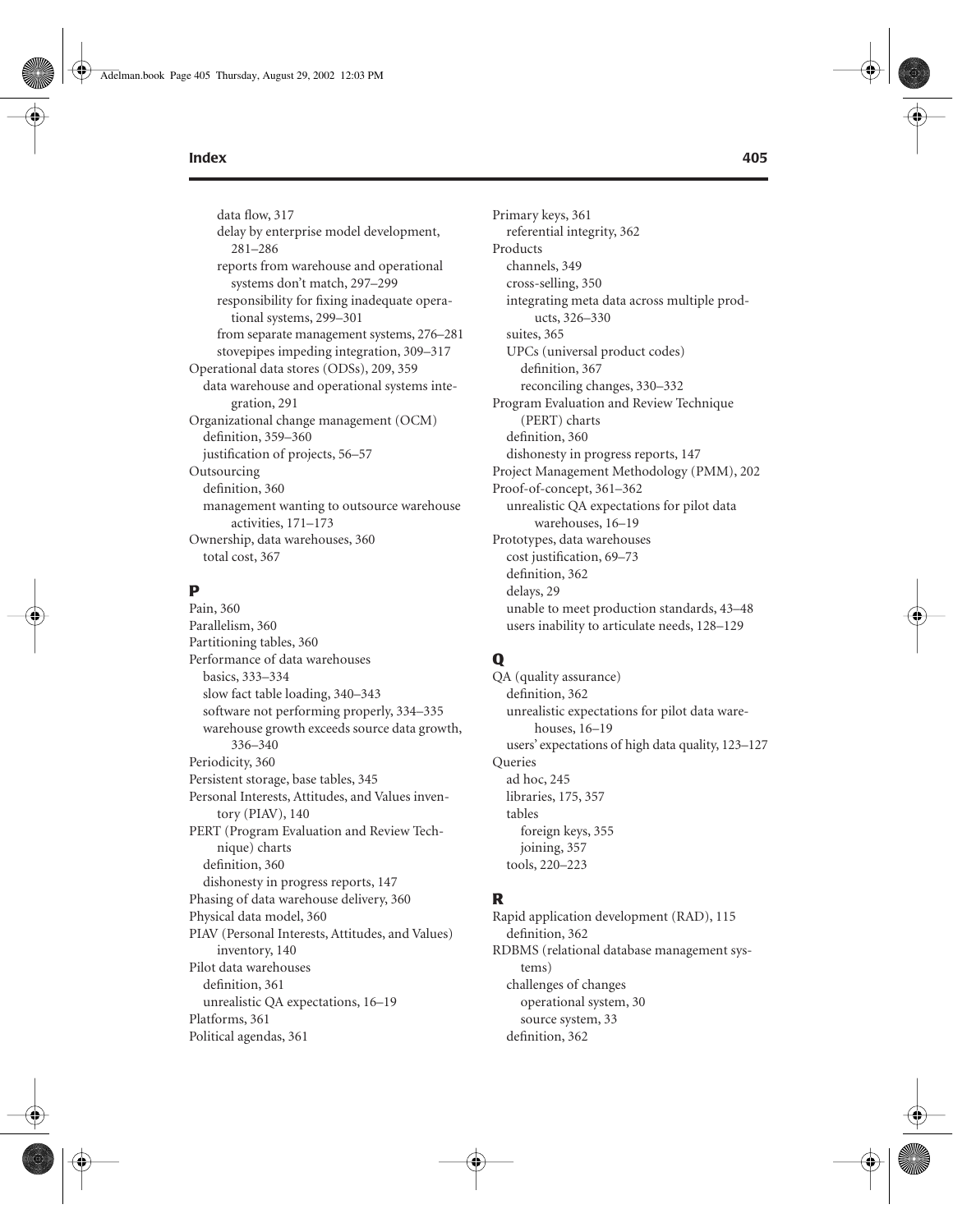Real-time data data warehouse updates, 289–292 definition, 362 Recursive, 362 Referential integrity, 362 Rehm, Clay (biographical sketch), 395–396 Relational database management systems (RDBMS) challenges of changes operational system, 30 source system, 33 definition, 362 Relational databases base tables, 345 RDBMS, 362 Release concepts, 363 Reports caching, 348 data warehouse architecture, 313, 325–326 libraries, 357 team members, data warehouse projects chain of command, 78–81 dishonesty in making progress reports, 147–150 tools, 220–223 Return on investment (ROI), 5, 363 RFPs (requests for proposals), 363 data warehouse tools, 218–220 ROI (return on investment), 5, 52, 363 Rolled up values, 363

# **S**

Scalability data warehouse architecture, 314 definition, 363 Scope, 363 Scope creep, 27, 188, 363 Scope gallop, 27 Security for data warehouses basics, 239–240 designating responsible person, 243–245 information resources, 245–247 security plan implementing, 245–247 lack of plan, 241–243 Semantic layers, 363 Service-level agreement (SLA), 364 Shelfware, 364

Sign-off, 364 Silos and siloizing, 364 Single versions of the truth, 364 SLA (service-level agreement), 364 SMP (symmetrical multiprocessing), 366 Snowflake structure, 364 SOP (standard operating procedure), 365 Source data, 364 targets, 366 tie and foot validation, 366 Source systems constant changes, 32–37 data warehouse design, 32 definition, 364 Sponsors, 364 business definition, 348 prioritizing data for data warehouses, 112–116 real-time data warehouse updates, 289–292 executive, 75–76 Staging areas, 365 Stakeholders, 365 Standard operating procedure (SOP), 365 Star schemas data warehouse and operational systems integration, 277–278 definition, 365 Stovepipes definition, 365 impeding data warehouses integration, 309–317 integrating data warehouses with operational data/data sources, 292–296 Strategic data warehouse planning, 365 blurred visions, 37–39 Subject areas, 365 Suite of products, 365 Supply chains, 365 SWAT teams, 365 Symmetrical multiprocessing (SMP), 366 System Security Certified Practitioner (SSCP) certification, 247 System timestamps, 366 Systems Administration, Networking and Security Institute Web site, 246 Systems integration, 366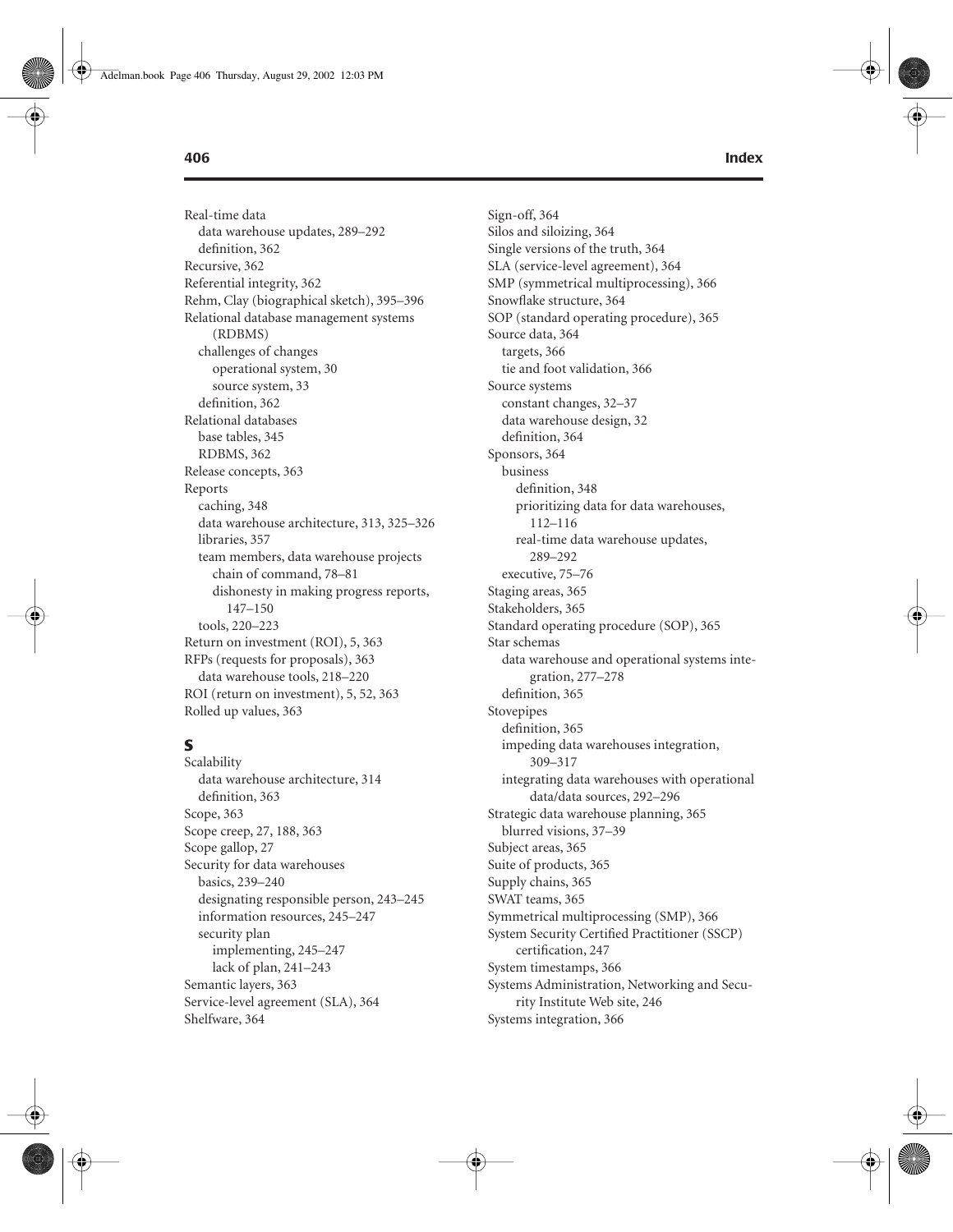### **T**

Tables. *See also* Base tables; Fact tables foreign keys, 355 joining, 357 partitioning, 360 primary keys, 361 referential integrity, 362 Tactical approaches blurred data warehouse visions, 37–39 definition, 366 Targets, 366 Team members, data warehouse projects chain of command for reporting, 78–81 consultants and contractors, 133–134 challenges in training team members, 161–165 effective use, 165–171 infringing on team responsibilities, 153–157 offering to revamp outdated data warehouse, 150–153 DBAs (database managers), 77 dishonesty by members in status reporting, 147–150 dissension caused by prima donnas, 144–146 caused by single member, 134–137 dysfunctional members, 137–141 goals, 132–133 help desk staff, 76 incentives, 133 issues, 131–132 lack of dedicated staff, 93–99 management wanting to outsource warehouse activities, 171–173 requirement of consensus by all members, 141–144 responsibilities, 175 Terabytes, 366 Third normal form, 366 Tie and foot validation, 366 Time dimensions, 366 Time variances analysis of data warehouses, 320–321 definition, 366 Timeliness, 366 Timestamps business, 348 system, 366

Tokenizing of sensitive material, 241 Topology, 366 Total cost of ownership, 367 TQM (total quality management), recognition of data quality value, 265 Triage, 367 Trickle feed, 367 Truth, single versions, 364

#### **U**

UPCs (universal product codes) definition, 367 reconciling changes, 330–332 Users, data warehouses definition, 348, 367 dissatisfaction with tools, 220–223 fear of data sharing, 4, 19–22 issues, 109–111 complexity of multidimensional analysis tools, 121–123 expectations of high data quality, 123–127 inability to articulate needs, 127–130 lack of business support for projects, 116–119 lack of support for Web-based application, 119–121 prioritizing data for data warehouses, 112–116 questionnaires on opinions, 23–24 semantic layers, 364 use cases, warehouse design, 32 warehousing projects commitment to ensure staff dedication, 94 problems with rotating sponsors, 85–88

# **V**

Value added, 367 Very large databases (VLDBs), 209 data warehouse and operational systems integration, 291 data warehouse tools, 218 definition, 367 Virtual enterprise data warehouses, 367 Visionaries, 367 Visions for data warehouses blurred visions, 37–39 definition, 367